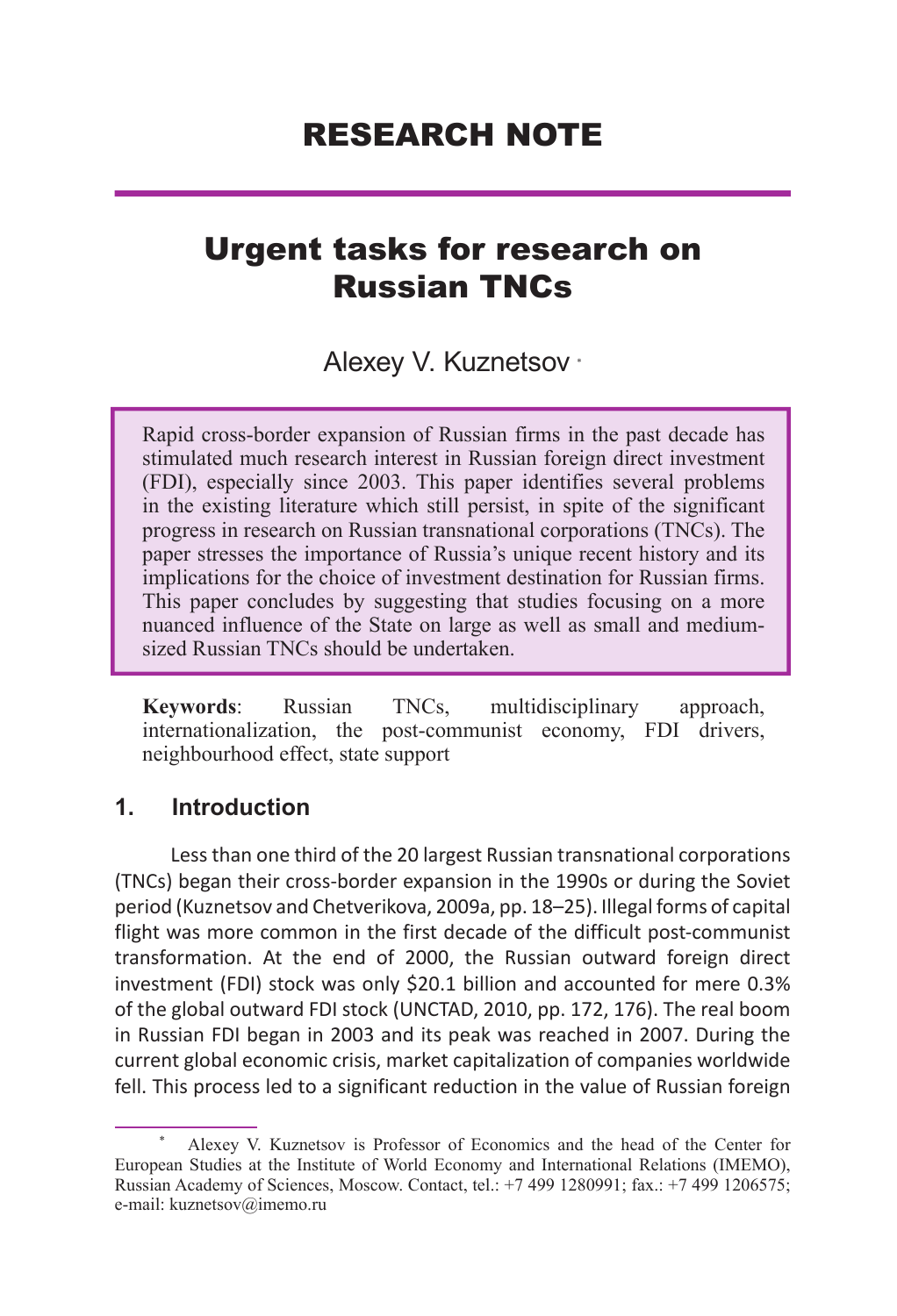assets although instances of large divestments by Russian TNCs were rare. As a result, the Russian FDI outward stock, which reached \$370.2 billion at the end of 2007, decreased to \$205.6 billion at the end of 2008. Then it reached \$318.7 billion at the end of 2009 (Bank of Russia, 2010a). Nevertheless, Russia now ranks 15th in terms of outward FDI stock and accounts for 1.3% of the world total (UNCTAD, 2010, pp. 172–176).

The increase of Russian FDI has naturally stimulated scientific research on Russian FDI and its emerging TNCs. Before the boom of Russian FDI started, we could find only one monograph on the topic (Bulatov, 1997) and several articles in leading Russian and Western scientific journals or collected volumes (Bulatov, 1995, 1998, 2001; Vinslav et al., 1999; Heinrich, 2001; Liuhto, 2001a, 2001b; Liuhto and Jumpponen, 2001; Peregudov, 2001; Andreff, 2002; Boyarko, 2002). In contrast, several monographs, special reports and more than 150 articles on various aspects of Russian FDI and TNCs appeared in the period 2003–2009. This was not surprising because Russian researchers tried to understand significant changes in the strategies of Russian companies while foreign experts (especially from the EU countries) tried to assess the drivers of unexpected increase in Russian investment in their countries.

Despite the rapid growth of the scholarship on Russian FDI in recent years, several topics remain a field for heated discussions. In the remainder of this paper, I will identify two areas requiring further research. One group of on-going research questions are concerned with the drivers of Russian investment expansion (section 2). While scholars usually cite the lack of information as the origin of disagreements, I would argue that the main problem is methodological. The second group of research questions is over the role of the State and features of State support for Russian FDI (section 3). Concluding thoughts are give in section 4.

## **2. Drivers of Russian internationalization – do we need a new multidisciplinary theory?**

The analysis of Russian TNCs is often based on comparison with TNCs from other countries. Russian TNCs have also been analysed in the framework of the theory of internationalization which, in fact, are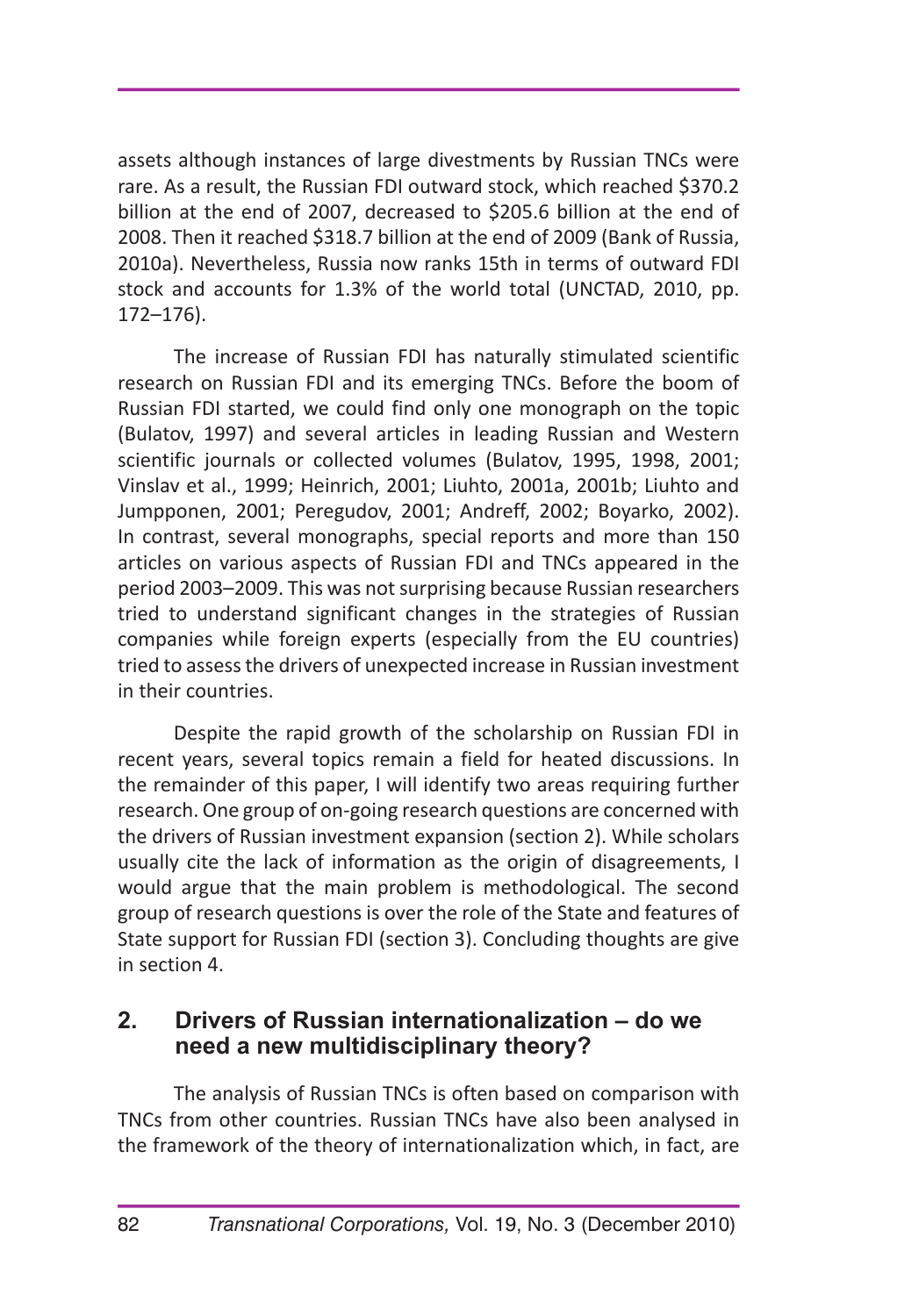developed over the years for the analysis of TNCs from the United States and West European countries (Andreff, 2003; Kalotay, 2004; Bereznoy, 2008; Filippov, 2008). Thus, the main task for the research on Russian TNCs is the explanation of various deviation of Russian outward FDI from the theoretical norm and "typical" TNCs based in developed countries.

The level of economic development is usually considered as a basic factor explaining the international investment position of the country. However, the case of the Russia Federation is at odds with such investment-development path theory (Kalotay, 2008, pp. 88–89). Different explanations for the unique evolution of Russian FDI have been put forward (e.g. Kuznetsov, 2007a, pp. 7-11). The most widely accepted argument is that Russian FDI is a form of capital flight prompted by the unfavourable business climate in the Russian Federation (e.g. Kheyfets, 2008, p. 10). However, it is questionable whether crossborder investment by many Russian TNCs really constitutes a form of capital flight. Many Russian conglomerates (oligarchs' empires) have rapidly evolved into classic TNCs. Furthermore, the problems of Russian business environment are not necessarily unique (Bereznoy, 2008, pp. 33–36).

The difficulty in analyzing Russian TNCs arises mostly from the inadequacy of existing FDI theory. Kalman Kalotay has shown how FDI theory might be developed in light of the findings from research on Russian TNCs (e.g. Kalotay, 2008, pp. 99–103). Clearly, TNCs' decisions concerning FDI depend on their characteristics, objective of undertaking FDI, as well as host and home country factors. However, what are the features that are crucial for FDI decisions? Before developing an analytical framework, it is necessary to ask if it is productive to add new elements for every new phenomenon of FDI to the existing theories.

I am not convinced that modern TNCs from the United States and Western Europe are "typical" TNCs while Russian TNCs belong to a special case. We find very different types of firms among Russian TNCs, some of which are comparable to "classic" Western TNCs while others are very different from those based in developed countries (e.g. Kuznetsov, 2007a). We may also note that different types of British TNCs existed one century ago, such as so-called free-standing companies (Wilkins, 1988). New types of TNCs are emerging among developed countries,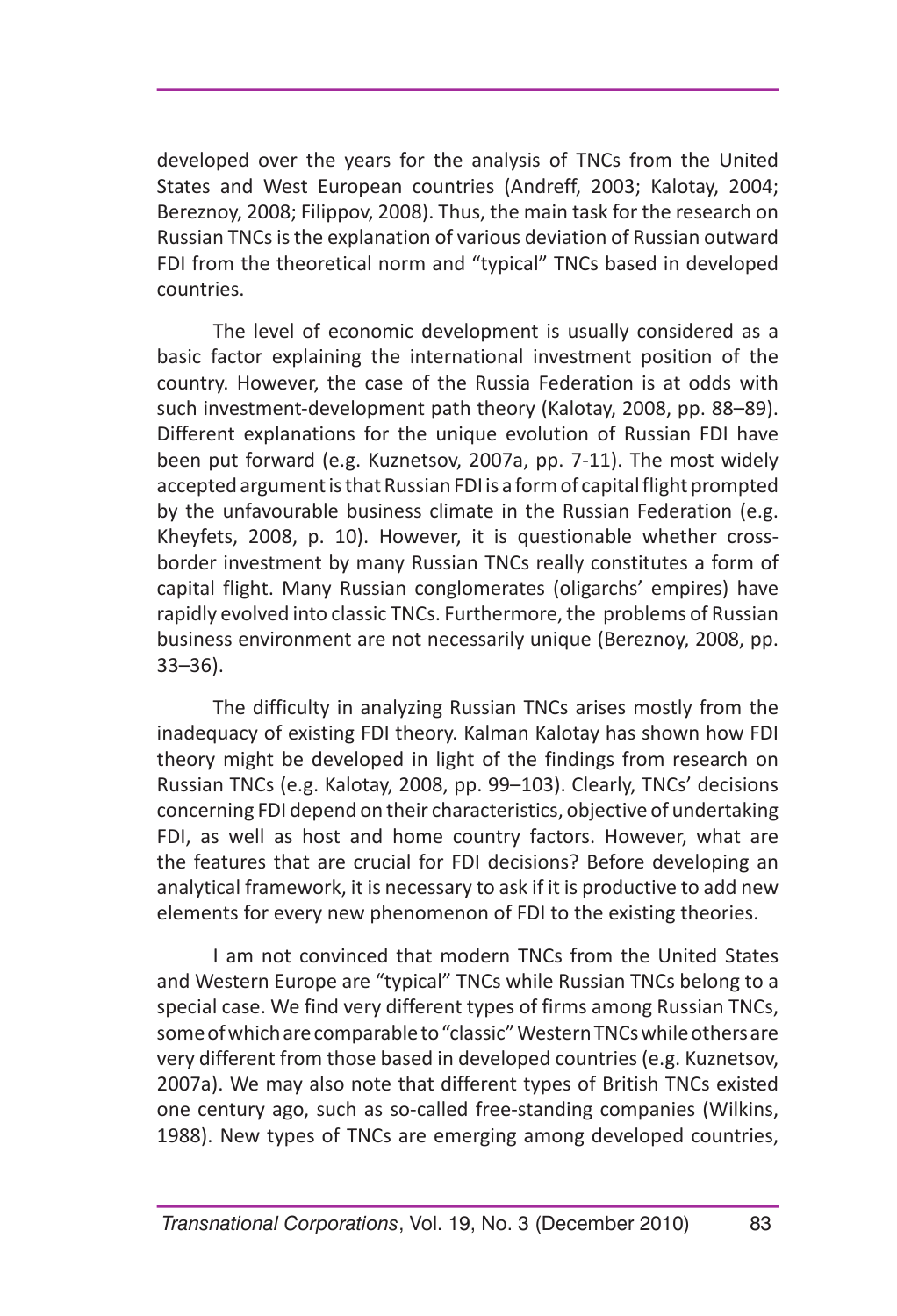too – for instance, international new ventures and re-internationalized companies (e.g. Oviatt and McDougall, 1995; Welch and Welch, 2009).

The late Professor John Dunning recognized the need for widening the eclectic paradigm of international production to embrace assetaugmenting FDI. Some companies try to overcome their disadvantages by acquiring strategic assets overseas. For instance, steel and chemical TNCs often buy foreign firms with unique technologies. Such cases are typical for firms in the Russian Federation and other "emerging markets" (e.g. Moon and Roehl, 2001), but FDI with a similar motive is undertaken by in most developed countries. For example, in the 1970s and 1980s, German oil companies rapidly expanded abroad for the control of resources.

The picture becomes even more complicated in the case of large TNCs with many affiliates which simultaneously start several different FDI projects. In such cases, TNCs can support even loss-making foreign affiliates for a period of time. $1$  Some large Russian companies attempt to invest abroad (usually in the CIS) simply because almost all similar companies try to develop overseas business. One failure with a FDI project is not crucial for such companies. If their foreign affiliates are successful, companies will receive a new useful experience for future projects.

There are several levels of explanation for FDI expansion and we need both microeconomic and macroeconomic approaches, drawing on the ideas from economic and political theory of international relations, both from the static and dynamic perspectives. On the one hand, all of the drivers and determinants of FDI are connected with each other. That is why some scholars try to develop one theory for the explanation of the whole FDI phenomenon. On the other hand, at the firm level, it is easier to analyse TNCs' investment activities from a more specific perspective applicable only to certain specific cases. For example, individual wishes of business tycoons are not very important for the explanation of modern German or British FDI because there are hundreds sizable German or British TNCs for any individual TNC to matter. In contrast, the owners of the few competitive industrial

<sup>&</sup>lt;sup>1</sup> The best example of such a TNC is Basic Element, which is one of the largest Russian industrial groups, that undergoes problems of many foreign affiliates during the global crisis but continues its worldwide FDI activities.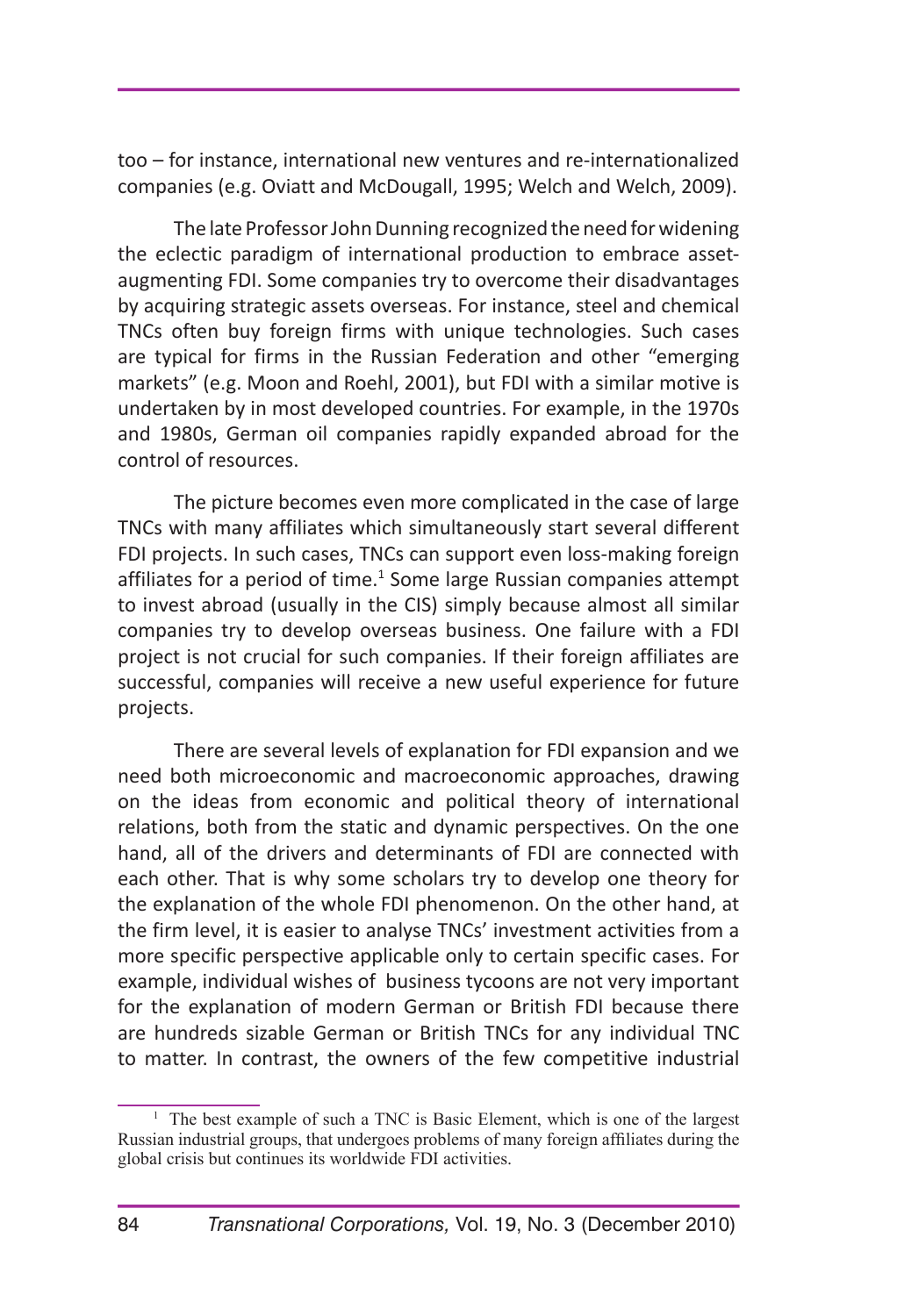giants in the Russian Federation can determine the whole character of its FDI expansion. For instance, Alexey Mordashov controls the largest Russian steel TNC, Severstal (see table 1). The company is registered and listed in the Russian Federation (while its every second member on the Board is foreigner). In a contrasting example, Roman Abramovich and his partners own the second largest Russian steel TNC, Evraz, which is registered in Luxembourg and its shares are listed only on the London Stock Exchange. This decision cannot be explained by some conflicts between Mr. Abramovich and the Government. However, it is wellknown that Mr. Abramovich prefers to live in the United Kingdom (where he stayed even when he was the governor of Chukotka District of the Russian Federation). Indeed, the influence of particular circumstance and preferences of individual owners can be a significant determinant of Russian FDI. Their personal decisions can also determine the role of FDI expansion for their companies – some of these businessmen want to become members of the "global business elite" while others try to seek only political rent within the Russian Federation. As a result, there are many large private oil companies in Russia but only few of them try to invest abroad.

I think the most underestimated approaches in FDI theories are historical and geographical methods of analysis.<sup>2</sup> Two important aspects deserve special consideration. First, a non-linear characteristic of economic development determines the importance of various indicators and hence GDP per capita may not be the most appropriate indicator. Second, historical and geographical circumstances may give rise to a significant neighbourhood effect for FDI.

Competitive advantages of companies are typically based on their knowledge assets and sometimes can be exploited only by way of FDI. For example, Russian managers have received a unique experience from the period of instability during the post-communist transformation and can use it in their competition with global leaders in various developing countries. Flexible organizational structures of large Russian private

<sup>&</sup>lt;sup>2</sup> It is well known that some countries have followed an uneven path of economic development. For example, Argentina, Russia (within its modern borders) and some Central European countries were among high income countries at the beginning of the twentieth century. The first group of TNCs from these countries appeared a century ago. However, rapid economic internationalization of these countries began only in the 1990s or the 2000s. Researchers often underestimate the role of human capital and temporary institutional barriers in FDI processes.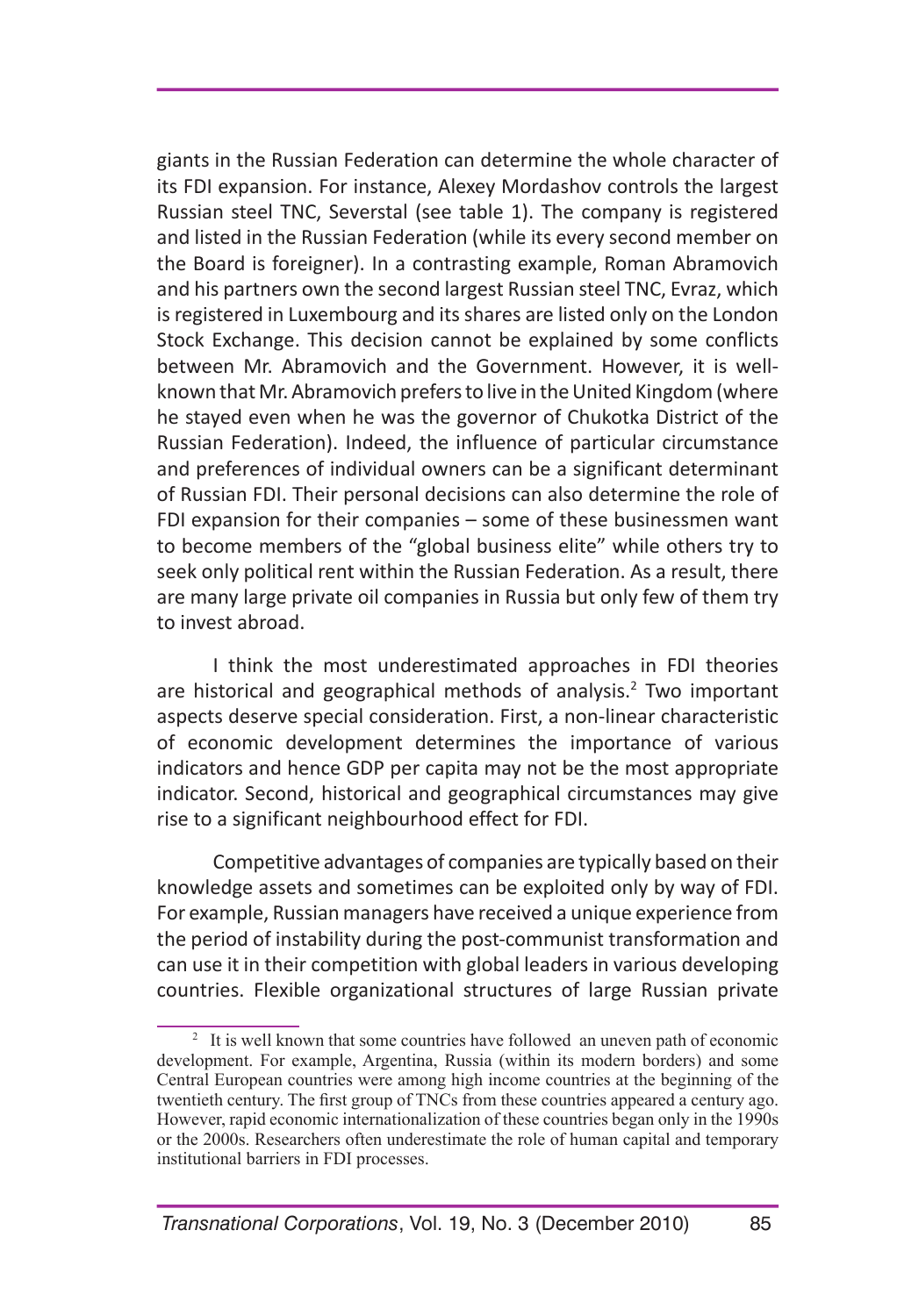| No. | <b>Name</b>                     | <b>Main industries</b><br>of specialization                                                             | Foreign<br>assets.         | Foreign<br>sales,         | Foreign<br>employment,   |  |
|-----|---------------------------------|---------------------------------------------------------------------------------------------------------|----------------------------|---------------------------|--------------------------|--|
|     |                                 |                                                                                                         |                            | US\$ million US\$ million | thousand                 |  |
| 1   | <b>LUKOIL</b>                   | Extraction of oil & gas /<br>refined petroleum<br>products and chemicals /<br>petroleum products retail | 23,577                     | 87,677                    | 23.0                     |  |
| 2   | Gazprom                         | Extraction of oil & gas /<br>gas distribution / electricity<br>production                               | 21,408                     | 79,412                    | $~1$ 8.0 <sup>a</sup>    |  |
| 3   | Severstal                       | Iron & steel / mining of<br>metal ores and coals                                                        | $\sim$ 12,198 <sup>a</sup> | 13,514                    | $\sim$ 14.0 <sup>a</sup> |  |
| 4   | Evraz                           | Iron & steel / mining of<br>metal ores and coals                                                        | 11,196                     | 12,805                    | 29.5                     |  |
| 5   | <b>RENOVA</b>                   | Conglomerate                                                                                            | $\sim 8,500^{\rm a}$       | 9,150                     | 31.2                     |  |
| 6   | <b>Basic</b><br>Element         | Conglomerate (non-<br>ferrous metals dominate)                                                          | $\sim 6,200^{\rm a}$       | n.a.                      | n.a.                     |  |
| 7   | Novolipetsk<br>Steel (NLMK)     | Iron & steel / mining of<br>metal ores                                                                  | 4,985                      | 7,138                     | 5.9                      |  |
| 8   | Sovcomflot                      | Sea transport                                                                                           | $\sim$ 4,642 <sup>a</sup>  | n.a.                      | $\sim 1.0^{\circ}$       |  |
| 9   | <b>Norilsk</b><br><b>Nickel</b> | Non-ferrous metals /<br>mining of metal ores                                                            | 4,600                      | 10,355                    | 3.9                      |  |
|     | 10 VimpelCom                    | Telecommunications                                                                                      | 4,386                      | 1,520                     | 10.3                     |  |
| 11  | Sistema                         | Conglomerate<br>(telecommunications<br>dominate)                                                        | 3,804                      | 3,983                     | 11.0                     |  |
|     | 12 TMK                          | Metal tubes                                                                                             | 2,361                      | 2,302                     | 4.1                      |  |
|     | 13 Mechel                       | Iron & steel / mining of<br>metal ores and coals /<br>electricity production                            | 2,315                      | 4,609                     | 7.9                      |  |
|     | 14 Zarubezhneft                 | Extraction of oil / refined<br>petroleum products                                                       | $\sim 1,900^{\rm a}$       | n.a.                      | 0.7                      |  |
| 15  | <b>INTER RAO</b><br><b>UES</b>  | Electricity production and<br>supply                                                                    | 1,374                      | 1,594                     | $\sim$ 13.0 <sup>a</sup> |  |
|     | 16 Koks                         | Iron & steel / mining of<br>metal ores and coals                                                        | 1,073                      | 2,091                     | 3.5                      |  |
|     | 17 Eurochem                     | Agrochemicals                                                                                           | 1,015                      | 3,168                     | 1.1                      |  |
|     | 18 ALROSA                       | Mining of diamonds /<br>jewelry production and<br>trade                                                 | 860                        | 1,472                     | 3.1                      |  |
|     | 19 FESCO                        | Sea and railway transport                                                                               | $\sim$ 707a                | 75                        | $\sim 1.0^{\circ}$       |  |
|     | 20 OMZ                          | Electric power machines /<br>iron & steel                                                               | 377                        | 588                       | 1.1                      |  |

#### **Table 1. Ranking of 20 top Russian multinationals, end of 2008**

 $\mathcal{S}ource\cdot$  Kuznetsov and Chetverikova (2009a, p. 2, 9).<br>® The symbol '~' indicates that the amount is an estimate by the IMEMO team. In other cases reports and questionnaire<br>answers of companies are used.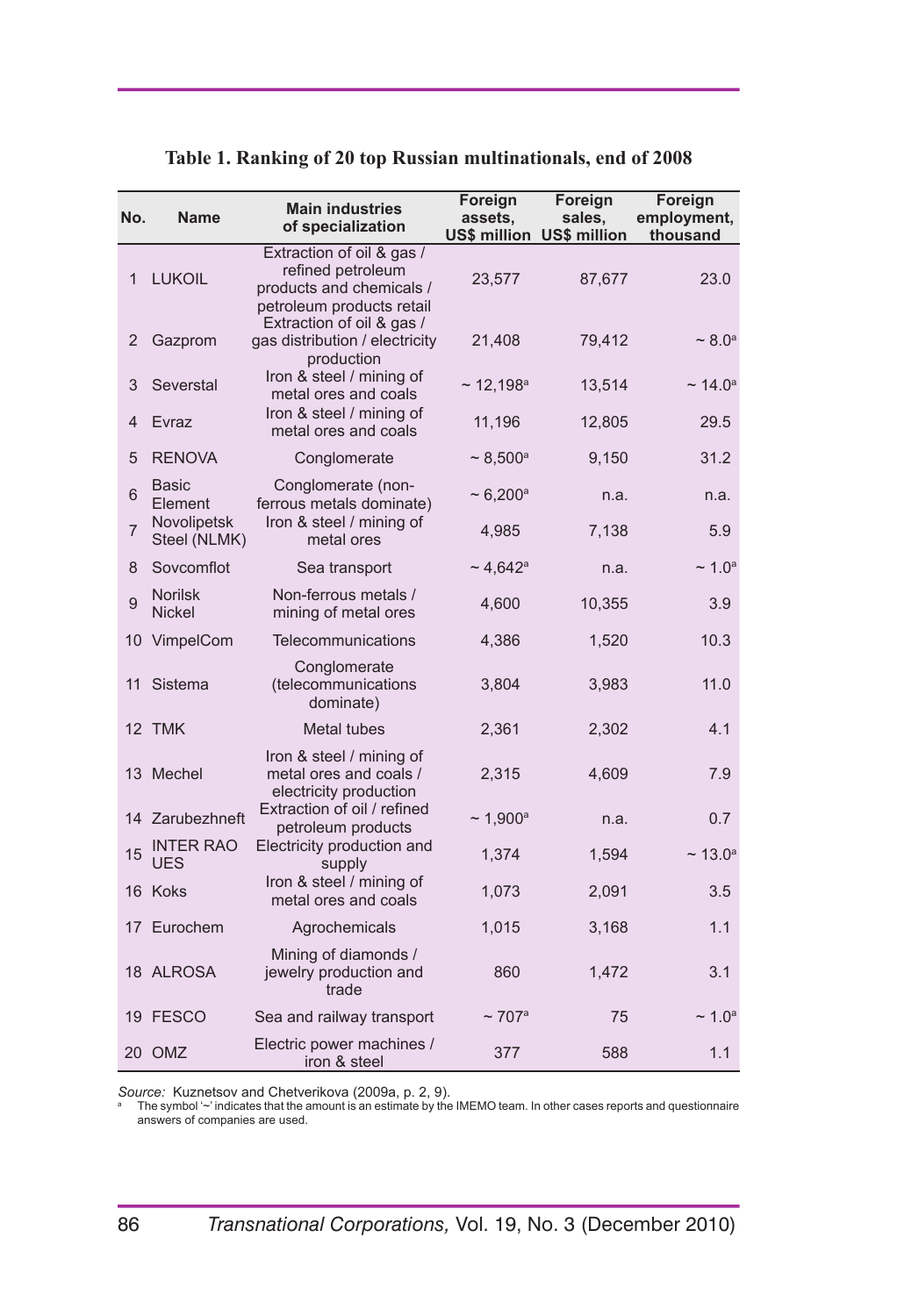companies are also very convenient for TNCs in some circumstances (Kuncinas, 2006, p. 24). Of course, the dominance of oil and metal companies among largest Russian TNCs raises questions about the real scale of Russian human capital (see table 1). However, we see rapid internationalization of the Russian telecommunication TNCs and many middle technology-based Russian TNCs, including IT-companies such as Tecnoserv, Croc, LANIT and Playfon (Kuznetsov, 2010, p. 20).

Territorial proximity and close psychic distance (due to linguistic, cultural and historical ties) play an important role in explaining the geographical distribution of Russian FDI. The "neighbourhood effect" is evident in FDI from a range of countries, but it is especially relevant for Russian TNCs for which the main determinant can be found in its historical circumstances (Kuznetsov, 2008a, 2008b, 2008c).

Although the world's largest economies, except China and Japan, are also among the main recipients of FDI from Russia,<sup>3</sup> the shares of Ukraine, Belarus, Uzbekistan, Armenia, Serbia or Montenegro in Russian FDI were much higher than their shares in global FDI (UNCTAD, 2010, pp. 167–176). Russian TNCs are "fortunate" in terms of neighbouring countries. Many other emerging economies share the border with developing countries with few possibilities for significant FDI (e.g. India and South Africa) or with rich countries with higher wages and intensive competition (e.g. Mexico and Slovenia). The Russian Federation, in contrast, is largely surrounded countries with Russian or other Slavicspeaking population, common features of economic and legal systems, problems of post-communist transformation, developed industrial chains and strong cultural and political ties.

As a result, the shares of former Soviet republics and some Slavonic Balkan countries are significant (see table 2). Moreover, we should remember that almost two thirds of Russian FDI in the period 2007–2009 was round-tripping and trans-shipping FDI received in certain offshore economies. The final destination of these types FDI flows are usually the CIS, Central European countries or the Russian Federation itself (e.g. Pelto et al., 2003). In many cases, Russian companies

<sup>3</sup> Russian FDI in the United Kingdom and Mediterranean countries are often connected with investments in real estate. The appearance of non-European countries among the most important destinations (for instance, Canada, India and the United Arab Emirates) may perhaps shows the maturity of some Russian companies.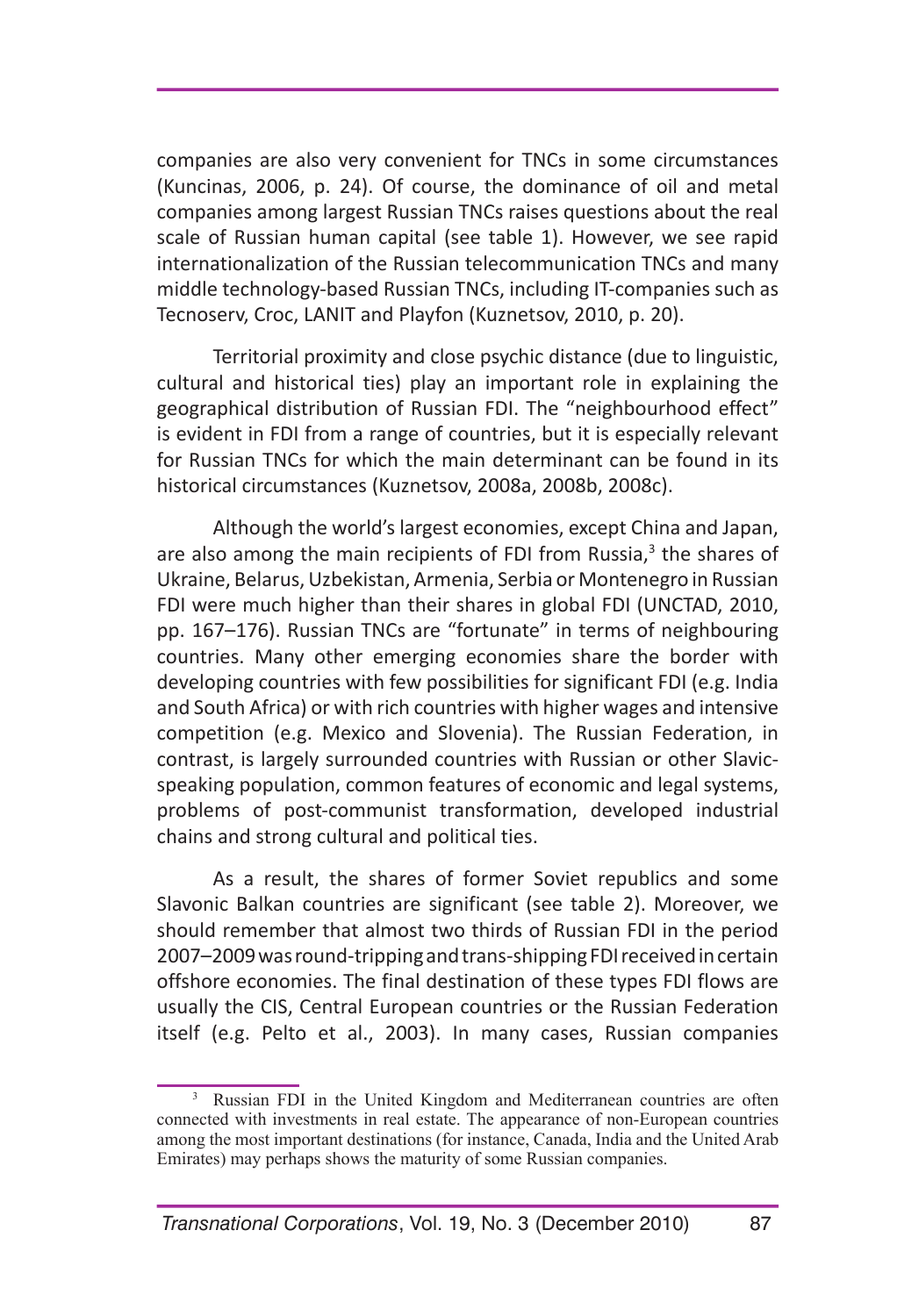| <b>Destination</b>            | 2007,        | 2008,  | 2009,          | Total,                                              | Total, |
|-------------------------------|--------------|--------|----------------|-----------------------------------------------------|--------|
|                               |              |        |                | US\$ million US\$ million US\$ million US\$ million | $\%$   |
| CIS countries                 | 3,244        | 2,413  | 3.109          | 8,766                                               | 6.1    |
| Ukraine                       | 1,601        | 551    | 671            | 2,823                                               | 2.0    |
| <b>Belarus</b>                | 765          | 619    | 896            | 2,280                                               | 1.6    |
| Kazakhstan                    | 103          | 326    | 974            | 1,403                                               | 1.0    |
| Uzbekistan                    | 354          | 414    | 223            | 991                                                 | 0.7    |
| Armenia                       | 269          | 266    | 166            | 701                                                 | 0.5    |
| Other countries               | 152          | 237    | 179            | 568                                                 | 0.4    |
| Top 10 destinations of        |              |        |                |                                                     |        |
| mainly round-tripping and     | 34,302       | 26,548 | 29,320         | 90,170                                              | 62.5   |
| trans-shipping FDI            |              |        |                |                                                     |        |
| Cyprus                        | 14,630       | 9,369  | 16,930         | 40,929                                              | 28.4   |
| Netherlands                   | 12,502       | 2,732  | 3,624          | 18,858                                              | 13.1   |
| <b>British Virgin Islands</b> | 1,425        | 3,790  | 2,366          | 7,581                                               | 5.3    |
| Bermuda                       | 2,689        | 3,257  | 793            | 6,739                                               | 4.5    |
| Switzerland                   | 1,404        | 2,426  | 1,807          | 5,637                                               | 3.9    |
| Luxembourg                    | 497          | 2,722  | 1,420          | 4,639                                               | 3.2    |
| Gibraltar                     | 886          | 1,190  | 2,127          | 4,203                                               | 2.9    |
| Cayman Islands                | 52           | 718    | 296            | 1,066                                               | 0.7    |
| <b>Belize</b>                 | $-10$        | 50     | 236            | 276                                                 | 0.2    |
| Ireland                       | 227          | 294    | $-279$         | 242                                                 | 0.2    |
| Five largest EU members       | 3,731        | 6,716  | 4,263          | 14,710                                              | 10.2   |
| Germany                       | 674          | 1,860  | 1,178          | 3,712                                               | 2.6    |
| United Kingdom                | 2,454        | 3,886  | 2,166          | 8,506                                               | 5.9    |
| France                        | 257          | 217    | 386            | 860                                                 | 0.6    |
| Italy                         | 87           | 295    | 162            | 544                                                 | 0.4    |
| Spain                         | 259          | 458    | 371            | 1,088                                               | 0.8    |
| Top 10 other European         | 1,001        |        |                |                                                     | 5.1    |
| destinations                  |              | 2,237  | 4,116          | 7,354                                               |        |
| Hungary                       | $-12$        | 542    | 1,789          | 2,319                                               | 1.6    |
| Austria                       | 230          | 253    | 458            | 941                                                 | 0.7    |
| <b>Bulgaria</b>               | 168          | 387    | 229            | 784                                                 | 0.5    |
| <b>Czech Republic</b>         | 248          | 319    | 142            | 709                                                 | 0.5    |
| Serbia                        | 44           | 11     | 609            | 664                                                 | 0.5    |
| Finland                       | 110          | 154    | 185            | 449                                                 | 0.3    |
| Montenegro                    | 188          | 173    | 85             | 446                                                 | 0.3    |
| Sweden                        | $-55$        | 177    | 254            | 376                                                 | 0.3    |
| Bosnia and Herzegovina        | $\mathbf{1}$ | 55     | 287            | 343                                                 | 0.2    |
| Latvia                        | 79           | 166    | 78             | 323                                                 | 0.2    |
| <b>United States</b>          | 974          | 7,265  | 1,628          | 9,867                                               | 6.8    |
| Canada                        | 181          | 6,723  | 20             | 6,924                                               | 4.8    |
| <b>United Arab Emirates</b>   | 901          | 240    | 60             | 1,201                                               | 0.8    |
| Turkey                        | 183          | 272    | 106            | 561                                                 | 0.4    |
| India                         | 13           | 401    | $\overline{2}$ | 416                                                 | 0.3    |
| Other destinations            | 681          | 1,387  | 2,244          | 4,312                                               | 3.0    |
| Total                         | 45,211       | 54,202 | 44,868         | 144,281                                             | 100.0  |

#### **Table 2. Destinations of non-financial FDI outflows (net) from Russia, 2007-2009**

*Source:* Bank of Russia (2010b).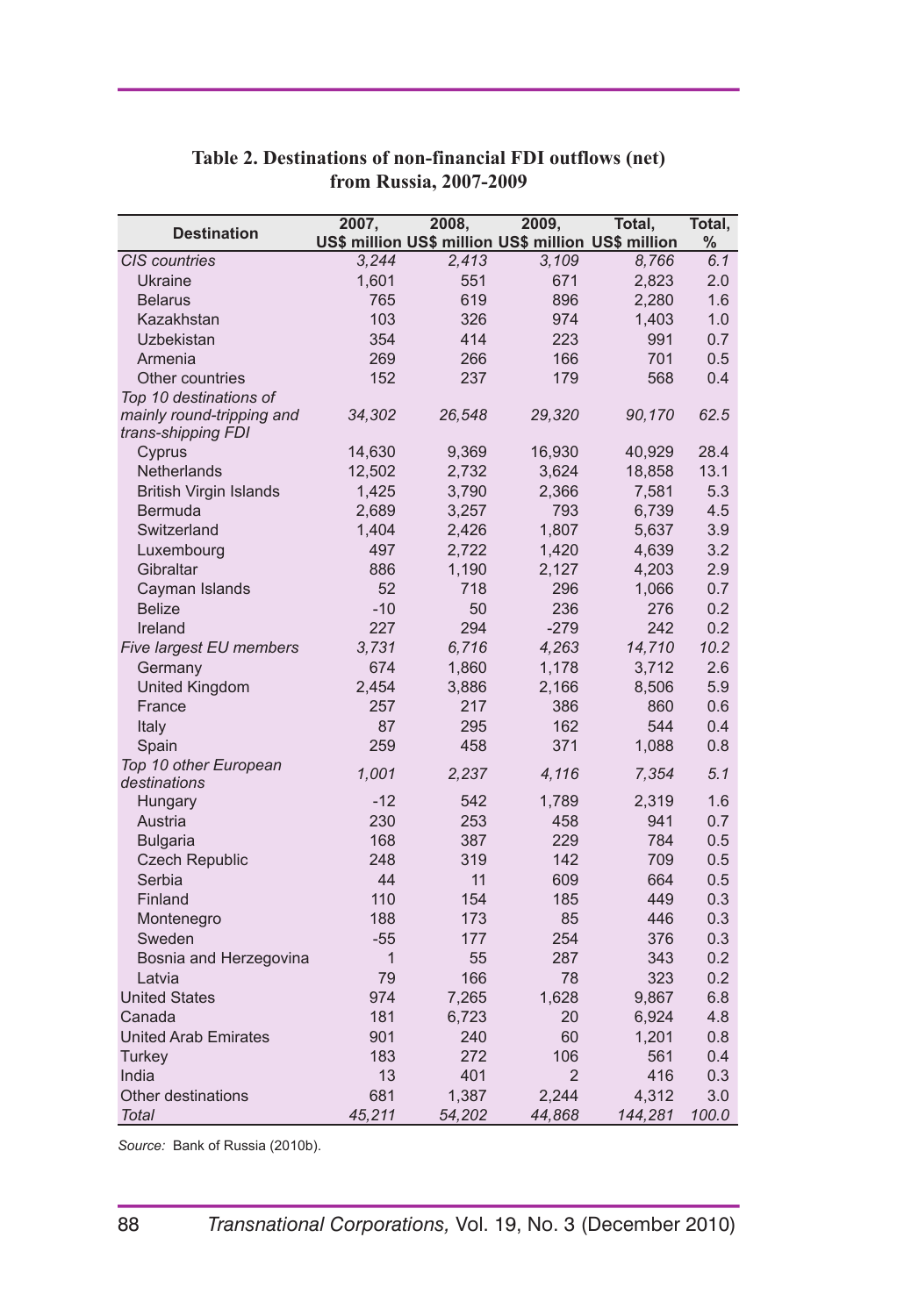established small trade and service affiliates abroad in the 1990s for specific purposes necessitated by the post-communist transformation. For example, Russian businessmen tried to take advantages of the privileges accorded to foreign investors by the Government during the privatization through round-tripping FDI. They wanted to avoid barter or even artificial bankruptcy of their enterprises when the whole Russian economy had a severe non-payment crisis and a lack of liquid assets. In the 2000s, owners of Russian companies continued to use offshore economies for other purposes (including FDI activities) because of the lack of confidence in the protection of property rights in the Russian Federation.

Given the historical, cultural and institutional background of Russian TNCs, which differ significantly from those of developed country TNCs, analysis of those firms would necessitate a framework that could take into account those factors.

# **3. The role of the State**

Another urgent research issue is the role of the State in Russian TNCs' expansion abroad. There is a wide-spread perception that the State has a significant influence on the operation of Russian TNCs, especially among foreign scholars. Of course, the strength of a State can be understood in different ways but I prefer to distinguish the abilities of the ruling groups to hold their political power from their abilities to realize political goals. In the case of the Russian Federation, in spite of absolute political dominance of the ruling party "United Russia", the administration of President Medvedev and Prime Minister Putin has not been able to make significant progress in the acceleration of Russian industrial modernization or in the struggle against corruption (although these aims are among their priorities). The success of the Russian Federation in foreign policy is more evident because some of the weaknesses of the post-communist era were rectified in the 2000s. However, several urgent problems still persist in the Russian Federation, including the visa regime of the EU countries for Russian nationals, which has been likened to a new Iron Curtain separating the Russian Federation from the rest of Europe.

It is difficult to draw a distinction between Russian State-owned and private companies in some cases. In fact, "patriots" (State-controlled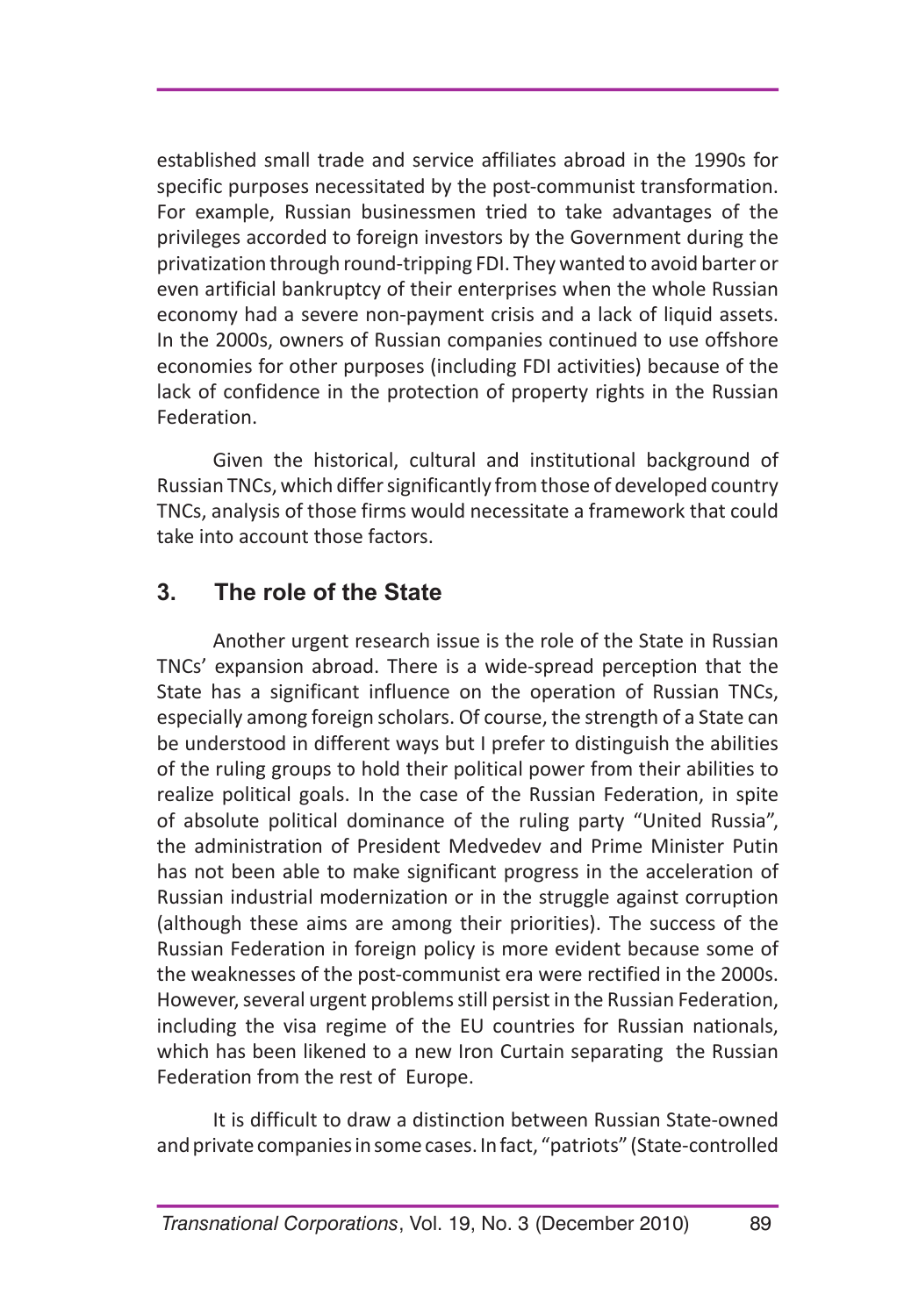corporations with political goals which take precedence over business rationality) and "conformers" (private companies which frequently operate in line with Russia's official policies) are rare examples.<sup>4</sup> It is not uncommon that top-managers of a Russian TNC under State control abuse their position and pursue their own interests. Such managers ignore both Russian national interests as well as the economic objectives of the TNC. Thus, it is impossible to characterize all State-owned firms as patriots. Managers of the firms in the "conformer" category very often have close relationship with State officials and they often exploit such relations successfully. A good example is found in Moscow. Mr. Luzhkov was the mayor of the Russian capital during the period 1992 $-$ 2010.<sup>5</sup> It is difficult to see any realization of Russian national interests in Luzhkov's activities. While his wife Elena Baturina became billionaire and the richest woman in Russia, Moscow suffers from a lack of basic infrastructure. Baturina's company controls a large part of the construction industry in Moscow and now invests abroad.

Moreover, it is difficult even to say that Russian private companies are more efficient (in pure economic terms) than similar Russian Stateowned corporations. The main reason for this situation is connected with key features of the Russian privatization process in the 1990s. In fact, some resource-based companies had owners who had close relationship with Boris Yeltsin's administration imposed on them. In contrast, some State-owned firms were "saved" from such questionable privatization. For example, in the 1990s, Zarubezhneft controlled only a former Soviet oil project in Viet Nam which was very profitable for the State. Its planned privatization was shelved and, today, Zarubezhneft successfully continues its foreign operations. Furthermore, this Stateowned company has diversifies its operation in terms of geography and business.

Some companies have assumed a leading role in the Russian economy due to State participation but it is difficult to see any special State support in their cross-border expansion. For example, the Bank of Moscow is one of the largest Russian banks with affiliates in Belarus, Estonia, Latvia, Serbia and Ukraine. It was founded by the Moscow regional government, which today controls two thirds of the Bank's

<sup>4</sup> These terms coined by Vahtra and Liuhto (2004, p. 94).

<sup>&</sup>lt;sup>5</sup> After the political reform introduced by Vladimir Putin, the Mayor of Moscow is chosen by presidential appointment rather than election.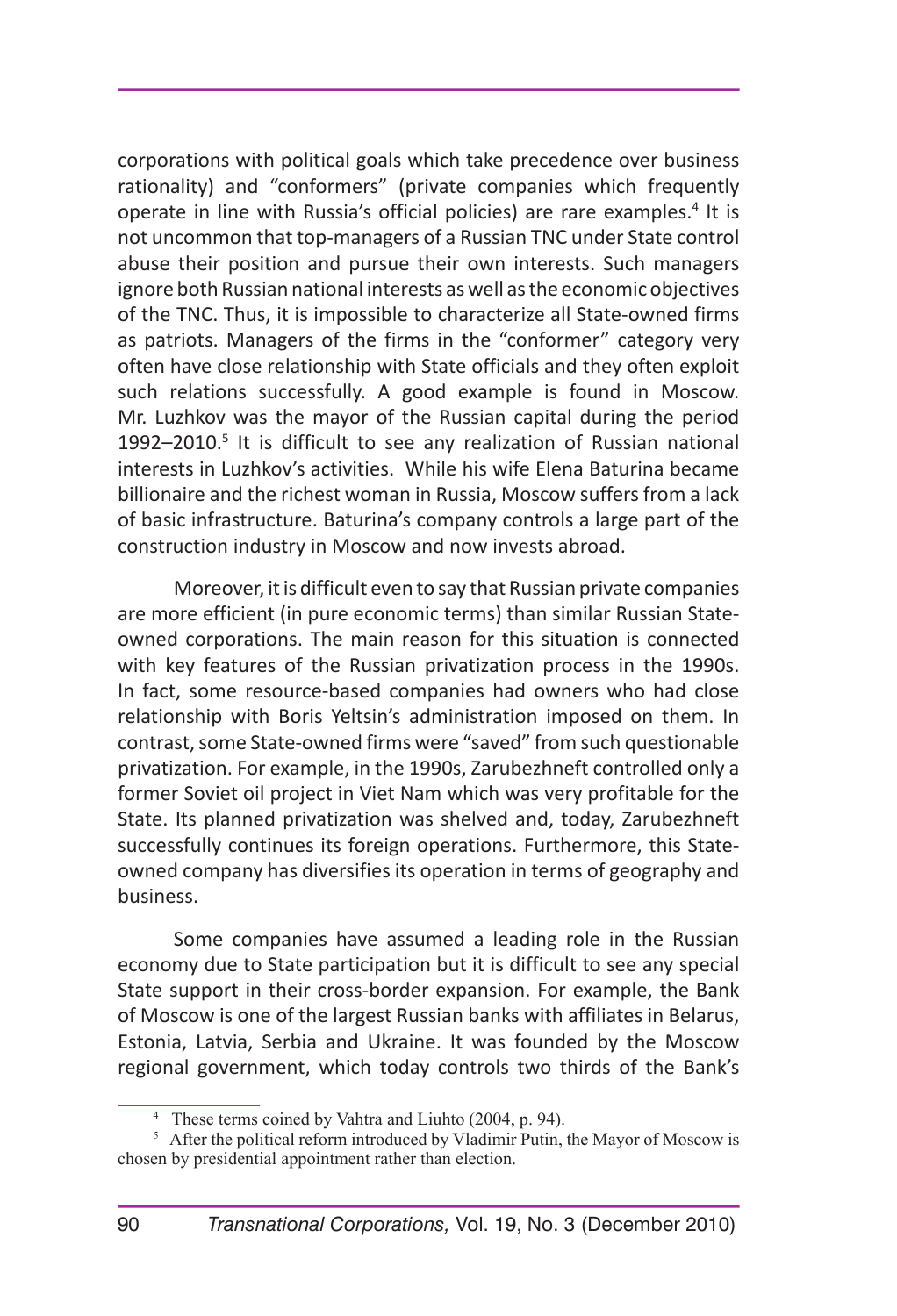shares. Indeed, the Bank of Moscow was allowed to compete with State-owned giant Sberbank due to the participation of the regional government. However, the Bank of Moscow became more successful in its management and tried to conquer markets of neighbouring countries at the beginning of the 2000s (its affiliate in Serbia was founded only in 2008). As for Sberbank, it began its foreign expansion only in 2006 and today its presence abroad is limited to the CIS area.

At the same time, we can see some examples of coordination between Russian TNCs and Russian foreign policy. For instance, Russian private companies toed the line with the Russian Government's official position and temporarily decreased their economic contacts with Estonia in 2007 after a grave of Soviet soldiers was desecrated in Tallinn (Kuznetsov and Chetverikova, 2009b, pp. 75–76). However, it is difficult to find strictly defined Russian national goals (interests) in many other cases. For example, there are opposite views on the gas conflicts with Ukraine and investment in gas transportation in Belarus. Some experts speak of the end of Russian gas diplomacy and real transformation of Gazprom into a classic TNC while others perceive it as the beginning of an active gas diplomacy. Russian political influence is a factor of Russian investment expansion in Central Asia (much like in the case of United States firms' investment in Latin America or German TNCs' investment in Eastern Europe) but it is not a crucial factor (Kuznetsov, 2008c). It is impossible to prove strong connection between Russian investment and Russian foreign policy in countries of Asia and Africa, although sometimes the Russian Government tries to help Russian private TNCs in those regions.<sup>6</sup> The Government usually protects existing projects while its role at the initial stages of Russian investment is not significant.

The current Government support for Russian outward FDI is weak and uses only a few instruments (Kheyfets, 2007; Kuznetsov, 2007b, pp. 259–261). The main problem seems to be the lack of experience in investing abroad. For example, the State insurance agency for export credits and FDI is only in plans of the Russian State Bank for Development and Foreign Economic Affairs (Vnesheconombank). The Russian Federation has also modest positions in the field of double taxation and bilateral investment treaties, especially outside traditional regions of Russian firms' foreign expansion. The whole ideology of the

<sup>&</sup>lt;sup>6</sup> The best example is Rusal.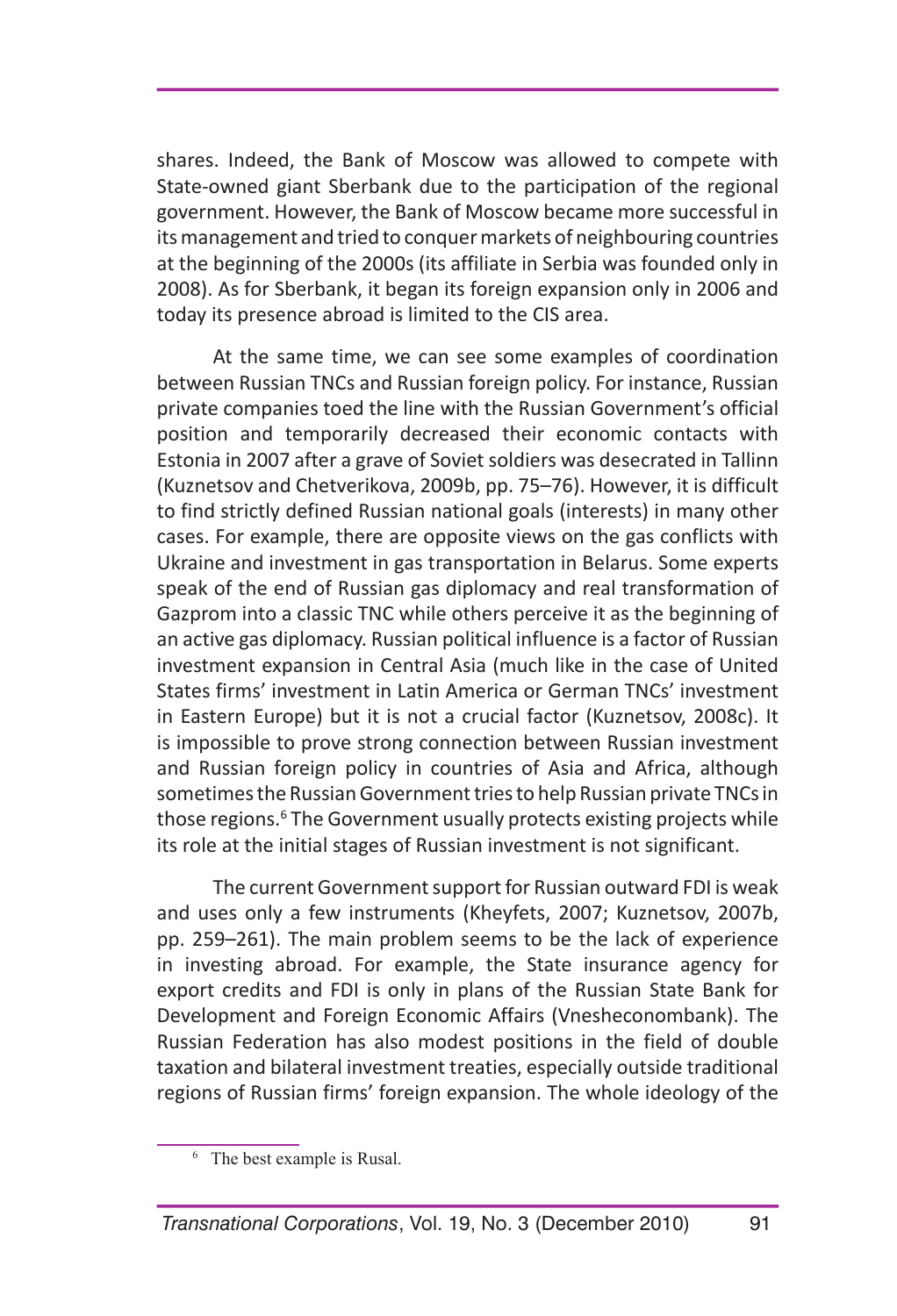current investment policy appears to centre on the protection of dozens of existing Russian TNCs.

Large Russian companies sometimes try to enlist the support of the Government with claims of investment protectionism in foreign countries. The best example was Surgutneftegaz. In 2009, this Russian company tried to become a direct investor of the largest Hungarian oil and gas company MOL through the purchase of its 21.2% shares. However, the Hungarian Government changed the law and Surgutneftegaz became a portfolio investment. Of course, Surgutneftegaz gave a cause for such a decision because there was no information about its real owners, but at the same time, there is widely held perception that the political establishment in the EU does not welcome the rise of Russian TNCs, especially in the energy industry.<sup>7</sup>

# **5. Conclusions**

In this paper, my aim is to demonstrate ambiguity of some wide-spread perceptions about the activities of Russian TNCs and then to outline urgent tasks for further research on Russian TNCs.

First, I stress that the Russian Federation has followed a unique and unusual path of economic development in the twentieth century because of its political situation. Although TNCs from the Russian Federation may have the similar drivers and determinates of internationalization as do developed country TNCs to an extent, the type of dominant large national conglomerates that are typical in the Russian Federation are rare in developed countries. As a consequence, scholars in the field of Russian FDI need to take note of the specific nature of certain Russian TNCs, most notably the influence of the Soviet past on the economic activities of the Russian Federation and its neighbouring countries. The Soviet past has created certain institutional barriers for outward FDI. At the same time, common history and culture of the CIS and Baltic states has facilitated FDI by Russian TNCs.

Second, I try to draw attention to various patterns of interaction between the Russian Government's officials and Russian State-owned and private TNCs. The situation can change when State support for

<sup>7</sup> MOL is a key company for the Nabucco pipeline project, which bypass the Russian territory.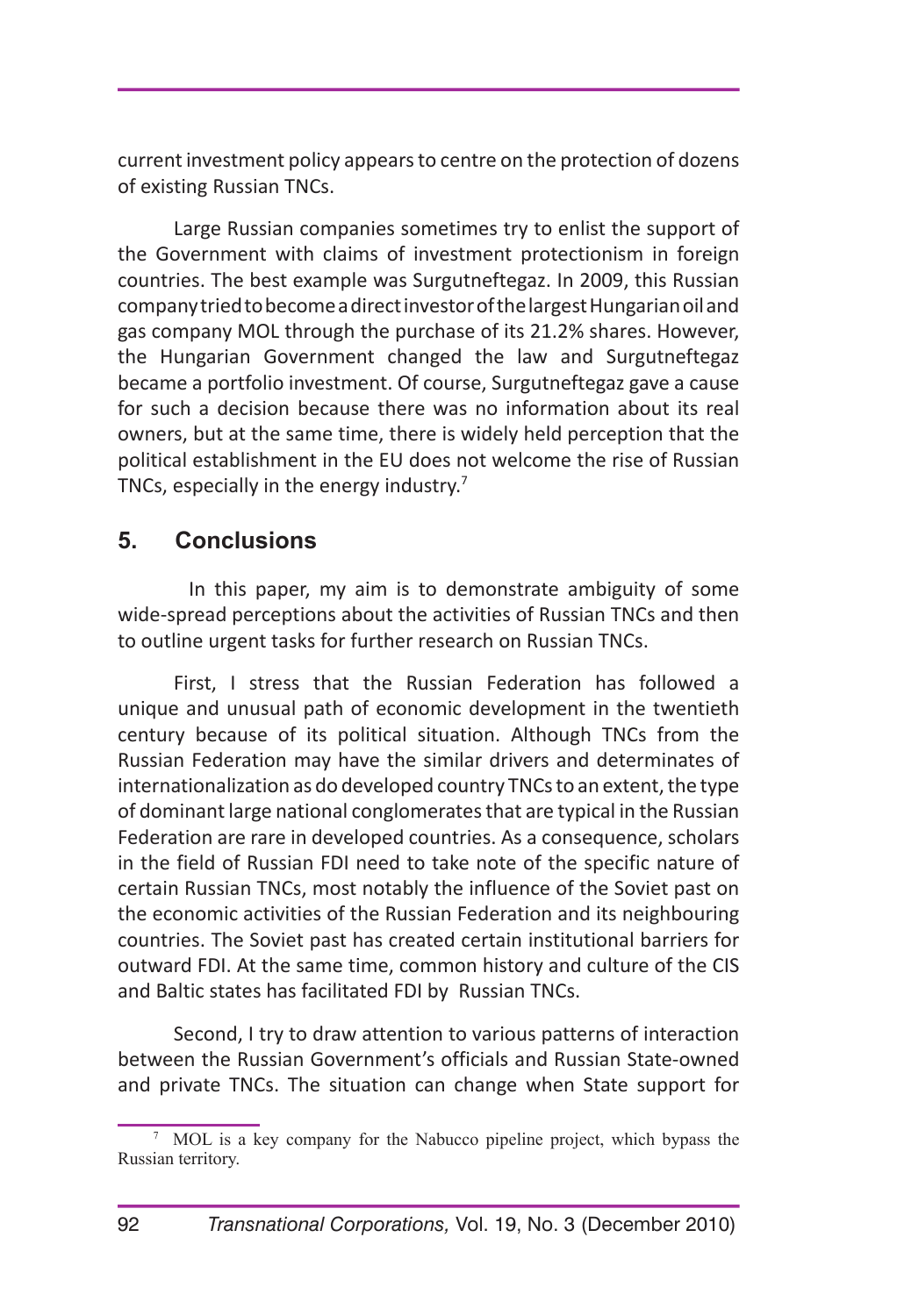Russian outward FDI becomes more complicated. However, the manner of such intervention is not predetermined and may be influenced by recommendations of scholars. For example, the choice of the main target of State support (Russian business giants or hundreds of middle investors) will determine the whole ideology of the Russian policy in the field of outward FDI.

### **References**

- Andreff, Wladimir (2002). "The new multinational corporations from transition countries", *Economic Systems*, 26, pp. 371-379.
- Andreff, Wladimir (2003). "The newly emerging TNCs from economies in transition: a comparison with Third World outward FDI", *Transnational Corporations*, 12(2), pp. 73-118.
- Bank of Russia (2010a). *International Investment Position of Russia for 2000-2009*, <http://www.cbr.ru/eng/statistics/print.aspx?file=credit\_statistics/iip\_rf\_e\_.htm>, updated July 5.
- Bank of Russia (2010b). *Russian Federation: Outward Foreign Direct Investments of Nonbanking Corporations, by Country, <http://www.cbr.ru/eng/statistics/ print.* aspx?file=credit\_statistics/inv\_out-country\_e.htm >, updated 13 May.
- Bereznoy, Alexey (2008). *Russian Multinationals: New Players in the Global Economy*, Moscow: Deloitte.
- Boyarko, Grigory (2002). "Russian transnational mineral resource corporations", *Mineral Resources of Russia. Economics and Management*, 12(3), pp. 66-74, <http://www.geoinform.ru/mrr.files>.
- Bulatov, Alexander (1995). "Rossiyskiye predprinimatel'skiye investitsii za rubezhom" (Russian entrepreneurial investments abroad), in A. Bulatov (ed.), *Ekonomika vneshnih svyazey Rossii*, Moscow: BEK, pp. 495-527.
- Bulatov, Alexander (1997). *Vivoz kapitala iz Rossii i kontseptsiya yego regulirovaniya* (Capital Export from Russia and the Concept of Its Regulation), Moscow: Moscow Public Scientific Fund.
- Bulatov, Alexander (1998). "Russian direct investment abroad main motivations in the post-Soviet period", *Transnational Corporations*, 7(1), pp. 69-82.
- Bulatov, Alexander (2001). "Russian direct investment abroad: history, motives, finance, control and planning", *Economics of Planning*, 34(3), pp. 179-194.
- Filippov, Sergey (2008). "Russia's emerging multinationals: trends and issues", *UNU-MERIT Working Paper Series*, 2008-062.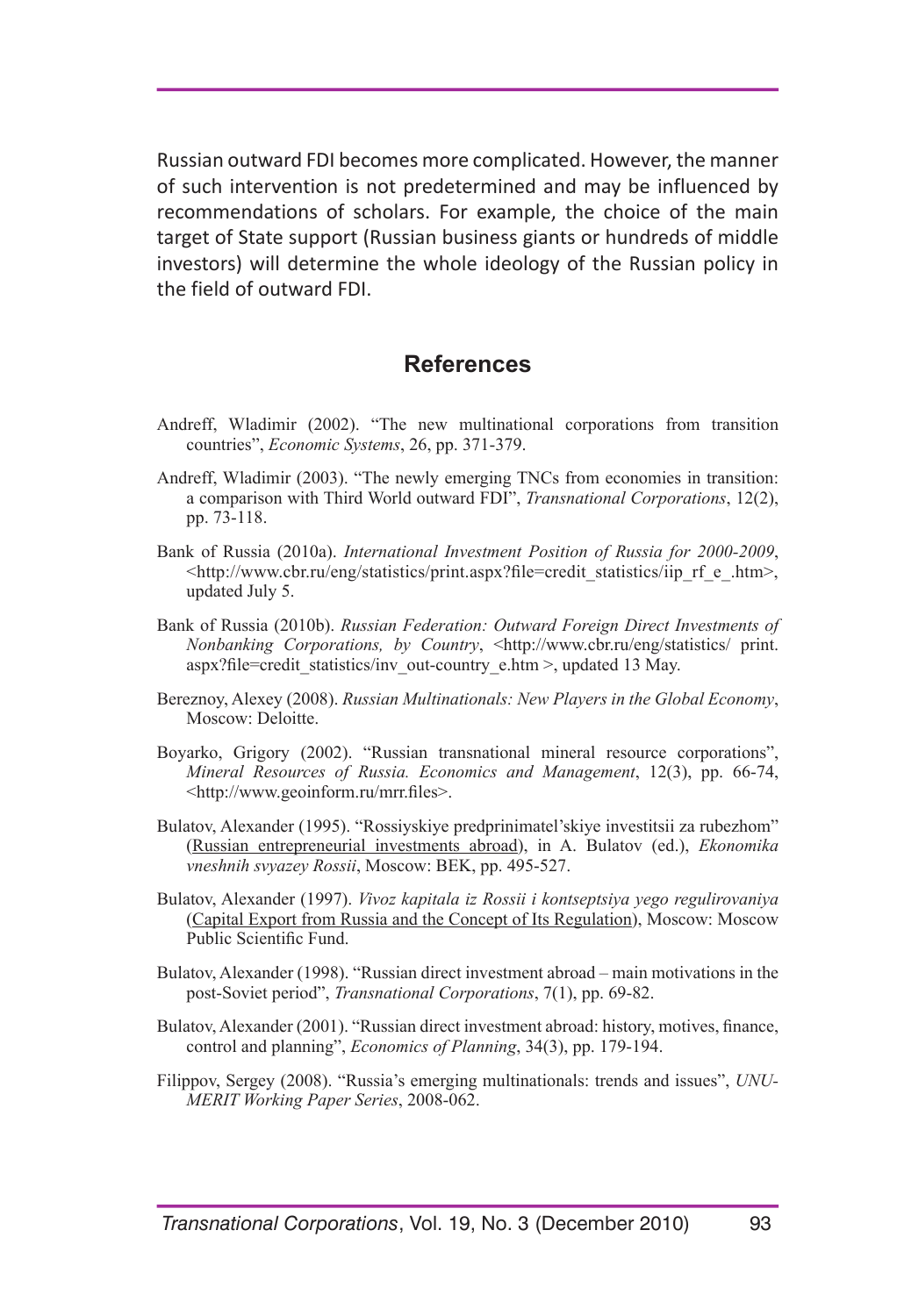- Heinrich, Andreas (2001). "Large corporations as national and global players: the case of Gazprom", in *Explaining Post-Soviet Patchworks: Actors and Sectors in Russia between Accommodation and Resistance to Globalization*, ed. by Klaus Segbers, Ashgate, pp. 97-115.
- Kalotay, Kalman (2004). "The European flying geese: New FDI patterns for the old continent?", *Research in International Business and Finance*, 18(1), pp. 27-49.
- Kalotay, Kalman (2008). "Russian transnationals and international investment paradigm", *Research in International Business and Finance*, 22(2), pp. 85-107.
- Kheyfets, Boris (2007). "Vneshniy sector rossiyskoy ekonomiki" (External sector of the Russian economy), *Voprosy Ekonomiki*, 79(11), pp. 76-91.
- Kheyfets, Boris (2008). "Russian investment abroad. The basic flows and features", *The Hungarian Academy of Sciences' Institute for World Economics Working Papers*, 184, pp. 1-24.
- Kuncinas, Paulius (2006). *The Russians Are Coming: Understanding Emerging Multinationals*, Moscow: EIU and RUSAL.
- Kuznetsov, Alexei V. (2007a). "Prospects of various types of Russian transnational corporations (TNCs)", *Electronic Publications of Pan-European Institute*, 10.
- Kuznetsov, Alexey V. (2007b). *Internatsionalizatsiya rossiyskoy ekonomiki: investitsionniy aspekt* (Internationalization of the Russian Economy: an Investment Aspect), Moscow: URSS.
- Kuznetsov, Alexey V. (2008a). "Russian Companies Expand Foreign Investment", *Russian Analytical Digest* (http://www.res.ethz.ch), 34, pp. 2-7.
- Kuznetsov, Alexey V. (2008b). "Pryamiye inostranniye investitsii: effekt sosedstva" (Foreign direct investment: "neighbourhood effect"), *Mirovaya ekonomika i mezhdunarodniye otnosheniya,* 52(9), pp. 40-47.
- Kuznetsov, Alexey V. (2008c). "Investitsii v Tsentral'noy Azii: problemi konkurentsii rossiyskih i zarubezhnih TNK" (Investments in Central Asia: problems of competition between Russian and foreign TNCs), in *Konflikti ekonomicheskih i politicheskih interesov na postsovetskom prostranstve*, ed. by Fedor Voytolovskiy and Alexey Kuznetsov, Moscow: IMEMO, pp. 28-37, electronic version <http:// www.imemo.ru/ru/publ/2008/08025.pdf>.
- Kuznetsov, Alexey, and Anna Chetverikova (2009a). *Russian Multinationals Continue Their Outward Expansion in spite of Global Crisis*, Moscow: Institute of World Economy and International Relations & Vale Columbia Center on Sustainable Development, <http://www.imemo.ru/en/nsk/2009/EMGP-Russia-Report-2009\_30Nov\_Eng.pdf>.
- Kuznetsov, Alexey V., and Anna S. Chetverikova (2009b). "Problemi rossiyskopribaltiyskih ekonomicheskih svyazey" (Problems of Russian-Baltic economic ties), *Mirovaya ekonomika i mezhdunarodniye otnosheniya,* 53(7), pp. 73-81.
- Kuznetsov, Alexey V. (2010). "Industrial and geographical diversification of Russian foreign direct investments", *Electronic Publications of Pan-European Institute*, 7.